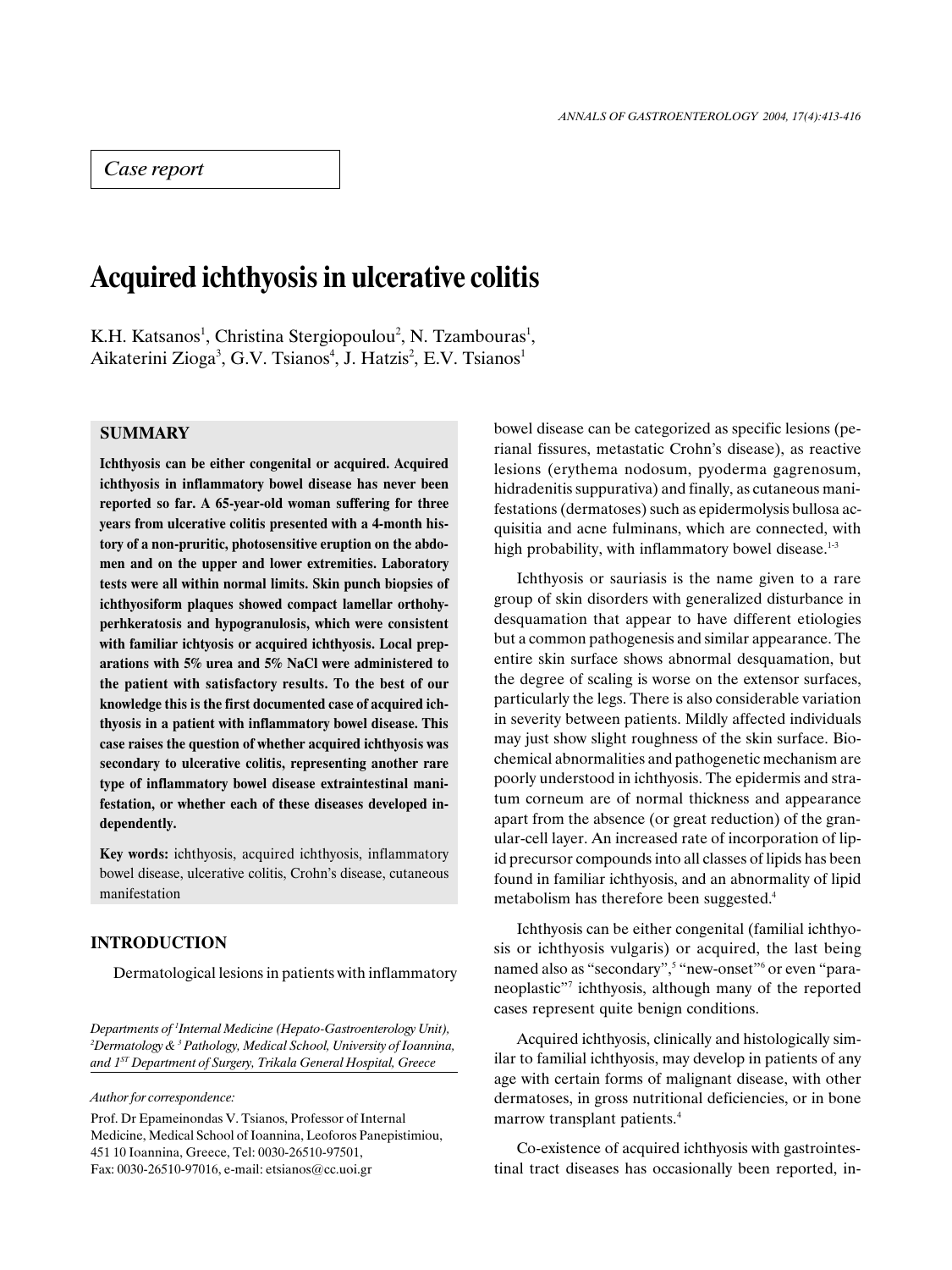cluding cases of co-existence with dermatomyositis in a patient with hepatocellular carcinoma,<sup>8</sup> with coeliac disease, $9$  with esophageal<sup>10</sup> and gastric carcinoma,<sup>11</sup> with eosinophilic fasciitis<sup>12</sup> and finally, with mesenteric cell sarcoma<sup>13</sup>

Herein we report the first case of acquired ichthyosis in a patient with ulcerative colitis.

### CASE REPORT

A 65-year old woman presented with a 4-month history of a non-pruritic, photosensitive eruption on the abdomen and on the upper and lower extremities (Figure 1). Her past medical history contained a diagnosis of left-sided ulcerative colitis 3 years earlier. The patient was on maintenance therapy with 1.5g of sulfasalazine P.O.

A detailed medical history, including the use of retinoids, and other skin treatments, was obtained. There was no personal or family history of atopy or ichthyosis and no keratosis pilaris or hyperlinear palms. Physical examination revealed a poikilodermatous eruption on the abdomen and the four extremities. Also notable were



Figure 1. Acquired ichthyosis in a patient with ulcerative colitis before treatment.

large-rhomboid-shaped, grayish brown scales on the extension surface of the legs and on the abdomen, which were consistent with the diagnosis of acquired ichthyosis. According to the patient, the ichtyosis had developed over a 2-month period. No neurological, muscle, nail or hair involvement was evident.

The results of laboratory investigation including routine hematological, biochemical immunological tests, including neoplastic serum markers were all within normal limits. Hepatoviruses antigens and antibodies, HIV antibodies, and antibody for Lyme disease (B. burgdoferri) were also negative.

Whole body computed tomography and upper gastrointestinal endoscopy were unremarkable. Total colonoscopy showed a left-sided colitis in remission, which was also confirmed by multiple bowel biopsies. There was no evidence of dysplasia or bowel epithelial cell atypia on biopsies.

Skin punch biopsies (2mm) of ichthyosiform plaques showed compact lamellar orthohyperkeratosis and hypogranulosis, which are consistent with familiar ichtyosis or acquired ichthyosis.

Local preparation with 5% urea and 5% NaCl was administered to the patient with satisfactory results after one week of treatment. After two months the skin lesions were remarkably improved (Figure 2) and there was no evidence of ulcerative colitis relapse during a six month follow up.

#### DISCUSSION

Acquired ichthyosis in inflammatory bowel diseases has not been reported to date, although one sporadic case of familial type of ichthyosis in a patient with Crohn's disease has been reported.14 Onset of ichthyosis early after childhood is an indication for detailed investigation, as acquired ichthyosis is mainly regarded as a cutaneous paraneoplastic syndrome rather than a benign skin disease.

There have been reports of acquired ichthyosis coexisting with other dermatoses such as dermatomyositis in a case of ovarian tumor,<sup>15</sup> atopic dermatitis<sup>4</sup> with alopecia and loss of hair pigment in leiomyosarcoma, $16$  acrokeratosis paraneoplastrica (Bazex Syndrome), and laryngeal neoplasm's, pityriasis rotunda in IgG myeloma, hypergammaglobulinemic purpura, renal tubular damage and epidermodysplasia verruciformis in cases of congenital deficiencies of factors V and VIII.<sup>4,17</sup> An interesting case of acquired ichthyosis and pyoderma gangrenosum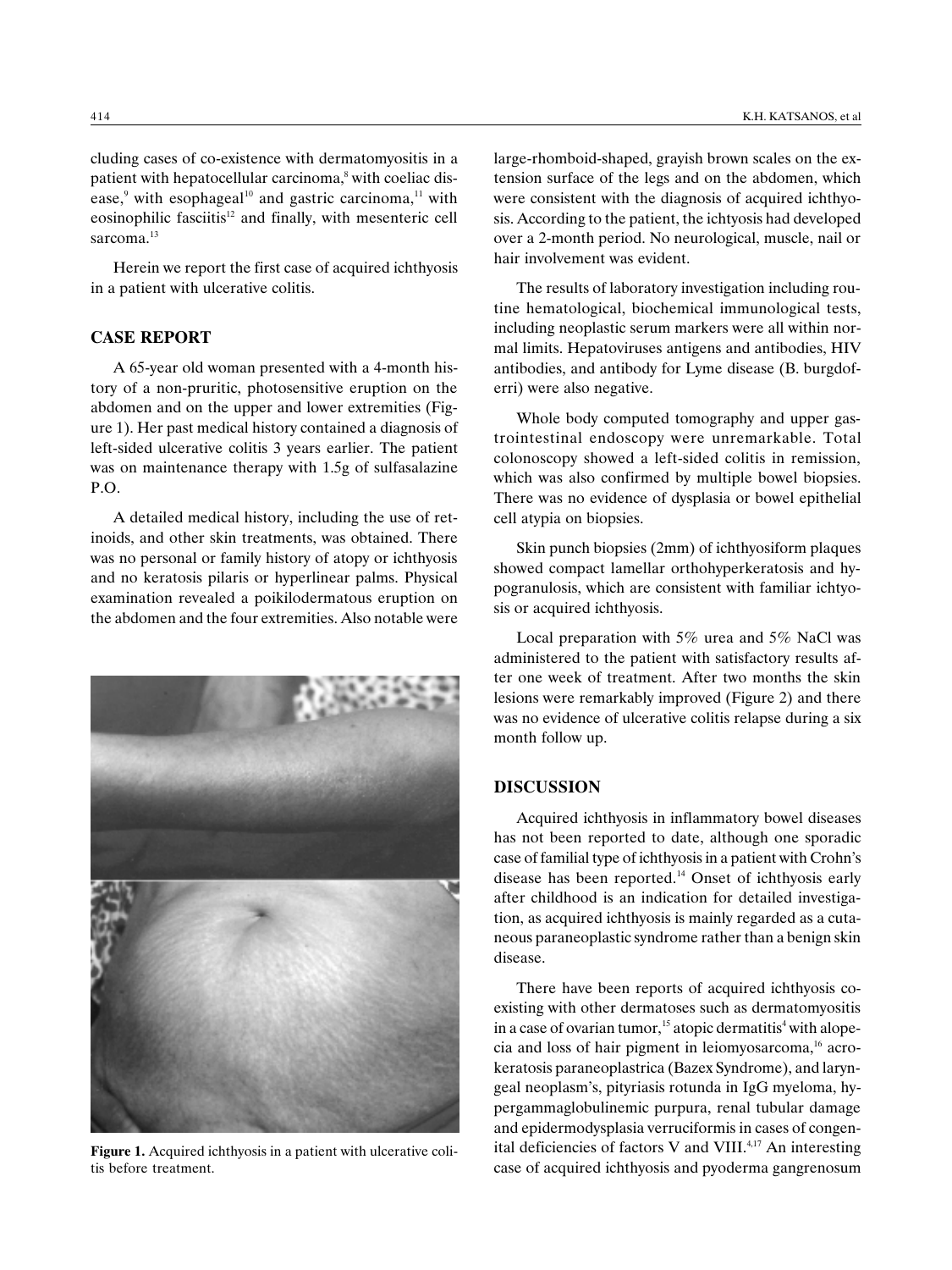

Figure 2. Acquired ichthyosis in a patient with ulcerative colitis after treatment.

in a patient with systemic lupus erythematosus has also been reported<sup>18</sup>. However, no association of acquired ichthyosis with other dermatologic or extraintestinal manifestations of inflammatory bowel disease has been reported to date.

There have been also reports of acquired ichthyosis developing in patients with malignancies and other types of lymphomas, IgE myelomas, polyerythemia rubra verra, lymphosarcoma, Kaposi's sarcoma and acquired immunodeficiency syndrome, mucosis fungoides, disseminated carcinomatosis, bladder and kidney neoplasia, breast cancer and rhabdomyosarcoma.4,19-23 Our clinical and laboratory investigations, as well as patient followup, failed to prove an underlying malignancy complicating ulcerative colitis course.

Acquired ichthyosis in non-neoplastic diseases includes cases with impairmed vitamin A absorption. As skin changes of acquired icthyosis are clinically and pathologically indistinguishable from familial ichthyosis, family history, age of ichthyosis onset and thorough investigation for other underlying causes is of great importance in differential diagnosis. Acquired ichthyosis must also be carefully separated from other cases of scaling disorders, which are characterized by an increase in intracorneal cohesion such as atopic dermatitis, pityriasis rotunda, ichthyosiform scaling secondary to megavoltage radiotherapy, ichthyosiform sarcoidosis and the acne itch-like disease. It is of interest that no cutaneous or other extraintestinal manifestation<sup>24,25</sup> was evident in our patient. In this distinguished group of diseases accurate clinical diagnosis requires patience and experience. Many new or unusual cases may represent a separately identifiable entity as the biochemical abnormalities and the pathogenetic mechanisms involved have not been described in detail in these diseases. Furthermore, in patients with longstanding inflammatory bowel disease, the possibility of an underlying intestinal or extraintestinal neoplasm should never be overlooked.

This case raises the question of whether acquired ichthyosis was secondary to ulcerative colitis or whether each of these diseases developed independently as co-existence cannot be excluded. As the only therapy we used for the acquired ichthyosis were topical regimens, we cannot exclude a possible effect of a p.os administered drug for acquired ichthyosis treatment on long-term outcome of the ulcerative colitis.

To the best of our knowledge, this is the first case of documented acquired ichthyosis in a patient with inflammatory bowel disease.

#### **REFERENCES**

- 1. Katsanos KH, Christodoulou DK, Tsianos EV. Axillary hiddradenitis suppurativa successfully treated with infliximab in a Crohn's disease patient. Am J Gastroenterol 2002; 97:2155-2156.
- 2. Paller AS. Cutaneous changes associated with inflammatory bowel diasease. Pediatr Dermatol 1986; 3:439-445.
- 3. Schorr-Lesnick B, Brandt LJ. Selected rheumatologic and dermatologic manifestations of inflammatory bowel disease. Am J Gastroenterol 1988; 83:216-227.
- 4. Griffiths WAD, Leigh IM, Marks R. Disorders of keratinization. In: Rook/Wilkinson/Ebling Textbook of Dermatology (5th Edition), Blackwell Scientific publications, Oxford, 1992:1331-1347.
- 5. Gupta S, Singh S. Secondary ichthyosis: report of 2 cases. Indian J Med Sci 1989; 43:92-94.
- 6. Scheinfeld N, Libkind M, Freilich S. New-onset ichthyosis and diabetes in a 14-year-old. Pediatr Dermatol 2001; 18:501-503.
- 7. Estines O, Grosieux-Dauger C, Derancourt C, Patey M, Durlach A, Bernard P. Paraneoplastic acquired ichthyo-